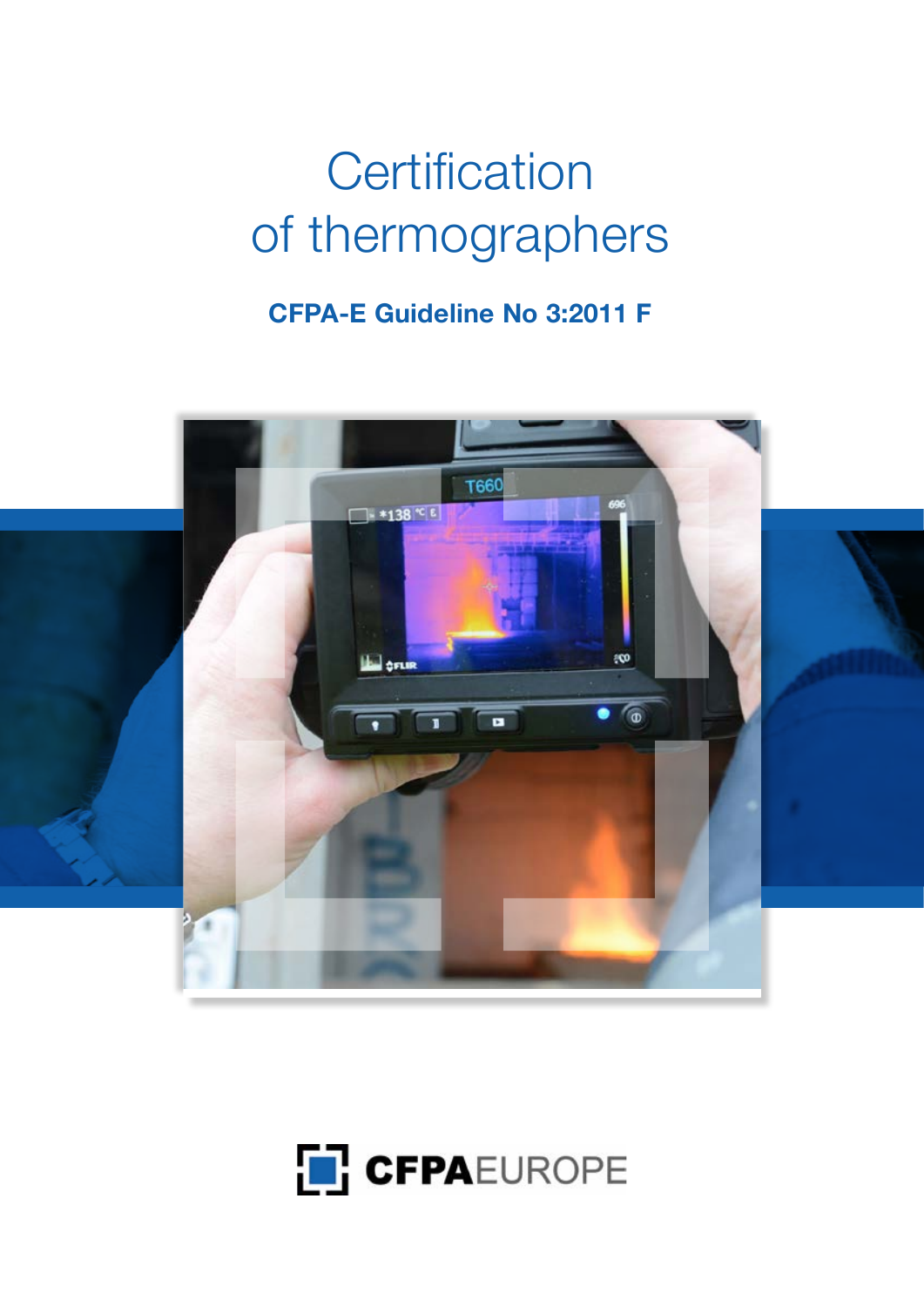

#### **FOREWORD**

The European fire protection associations have decided to produce common guidelines in order to achieve similar interpretation in the European countries and to give examples of acceptable solutions, concepts and models. The Confederation of Fire Protection Associations in Europe (CFPA E) has the aim to facilitate and support fire protection work in the European countries.

The market imposes new demands for quality and safety. Today fire protection forms an integral part of a modern strategy for survival and competitiveness.

The guideline concerns the practice of thermography, the technique used to measure temperature differences in, for example, electrical installations. In order for thermography to be carried out properly, it is essential that it be done by people who have the right skills and experience in this area.

The proposal of this guideline has been produced by DBI - Danish Institute of Fire and Security Technology and the author is Ib Bertelsen from DBI.

This guideline has been compiled by Guidelines Commission and adopted by all fire protection associations in the Confederation of Fire Protection Associations Europe.

These guidelines reflect best practice developed by the countries of CFPA Europe. Where the guidelines and national requirement conflict, national requirements must apply.

Chairman Chairman

Zürich, 9 May 2011 **Stockholm, 9 May 2011** CFPA Europe **Guidelines** Commission

Dr. Hubert Rüegg Tommy Arvidsson

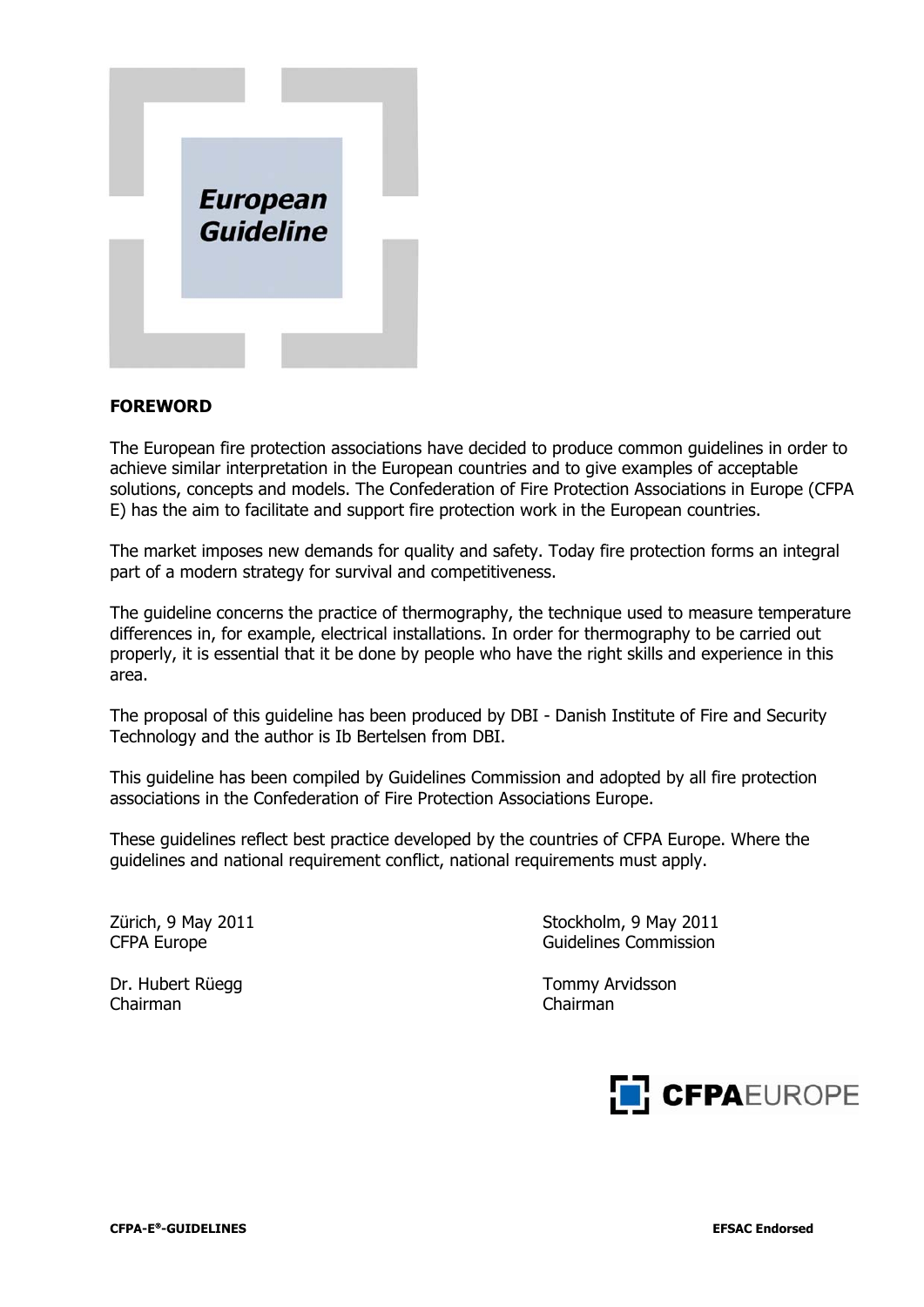

| 2 | Scope |                                                                              |  |  |  |
|---|-------|------------------------------------------------------------------------------|--|--|--|
| 3 |       |                                                                              |  |  |  |
|   | 3.1   |                                                                              |  |  |  |
|   | 3.2   |                                                                              |  |  |  |
|   | 3.3   |                                                                              |  |  |  |
|   | 3.4   |                                                                              |  |  |  |
|   | 3.5   |                                                                              |  |  |  |
|   |       |                                                                              |  |  |  |
|   | 4.1   |                                                                              |  |  |  |
|   | 4.2   |                                                                              |  |  |  |
|   | 4.3   |                                                                              |  |  |  |
|   | 4.4   |                                                                              |  |  |  |
|   |       | 5 Course content for training candisates for certification as thermographers |  |  |  |
|   | 5.1   |                                                                              |  |  |  |
|   | 5.2   |                                                                              |  |  |  |
| 6 |       |                                                                              |  |  |  |
| 7 |       |                                                                              |  |  |  |
|   | 7.1   |                                                                              |  |  |  |
|   | 7.2   |                                                                              |  |  |  |
|   | 7.3   |                                                                              |  |  |  |
|   | 7.4   |                                                                              |  |  |  |
|   |       |                                                                              |  |  |  |
|   | 8.1   |                                                                              |  |  |  |
|   | 8.2   |                                                                              |  |  |  |
| 9 |       |                                                                              |  |  |  |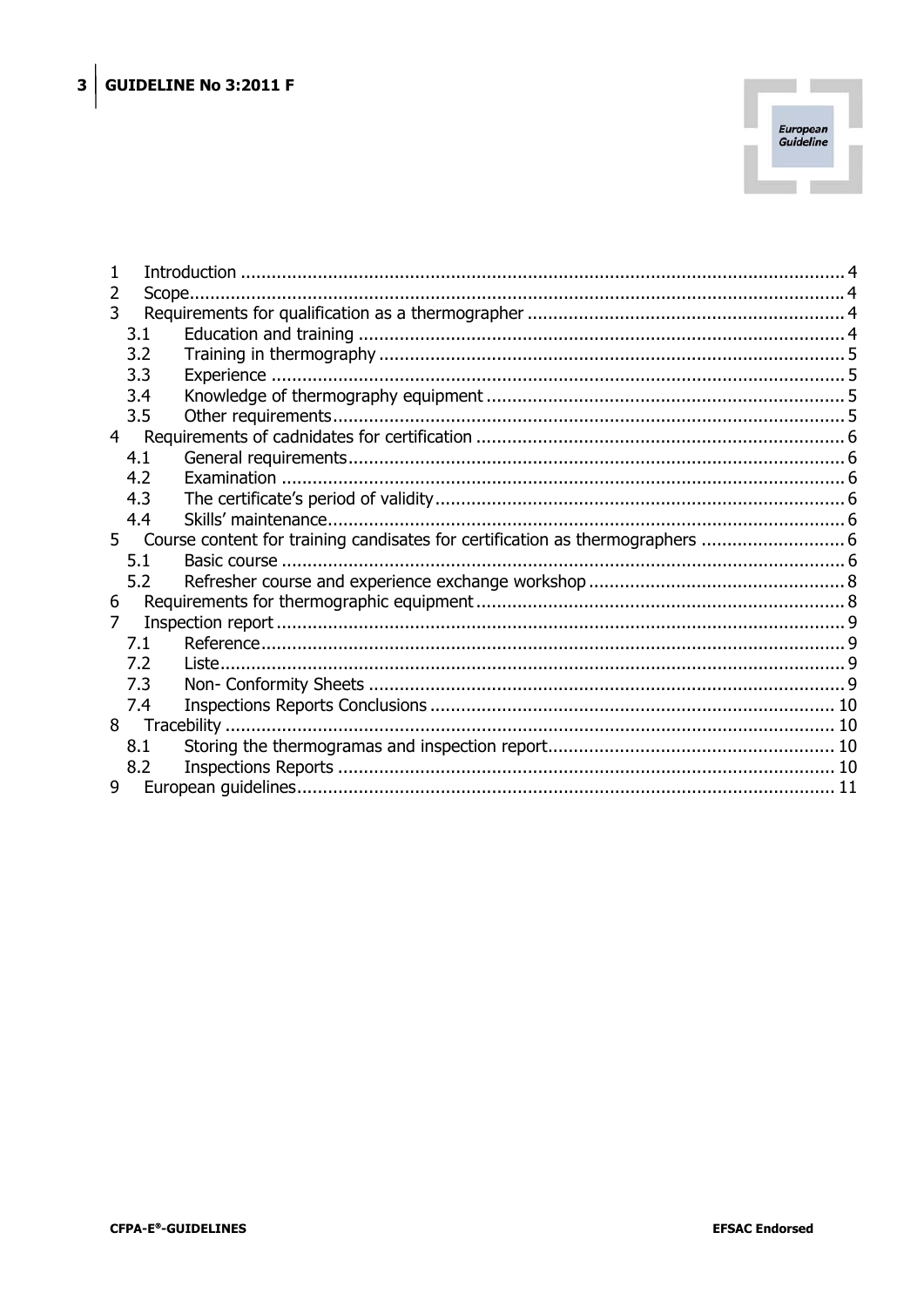

# **1 Introduction**

<span id="page-3-0"></span>Defective or overloaded electrical installations can cause overheating or short-circuiting, which can lead to fire. They can also increase the risk of production shut-downs. Early detection of such defects can help save valuable property and possibly even human life. Thermography equipment will aid the discovery and elimination of hot spots in electrical equipment and circuits but, for this to happen, it is essential that the equipments are operated by qualified personnel who have the appropriate skills and experience in performing thermography.

A person who has been certified as a qualified thermographer has the documented ability to perform thermography correctly and efficiently on electrical equipment, the main aim being to prevent fire from occurring.

# <span id="page-3-1"></span>**2 Scope**

This guideline specifies requirements for thermographer who work on electrical installations to pinpoint possible defects, including fire risks. The necessary skills have been carefully identified; they will ensure that practitioners will carry thermography in a professional and responsible manner.

The guideline also contains important requirements for the third-party certification of people qualified to perform thermography.

It should be noted that the national certification organisation may have additional requirements.

# <span id="page-3-2"></span>**3 Requirements for qualification as a thermographer**

#### **3.1 Education and training**

<span id="page-3-3"></span>Candidates seeking certification as qualified thermographers must have the following education and training:

- a technical qualification which is at least equivalent to that of a trained electrican; or
- x the training and education required under national legislation in order to be able to work on electrical installations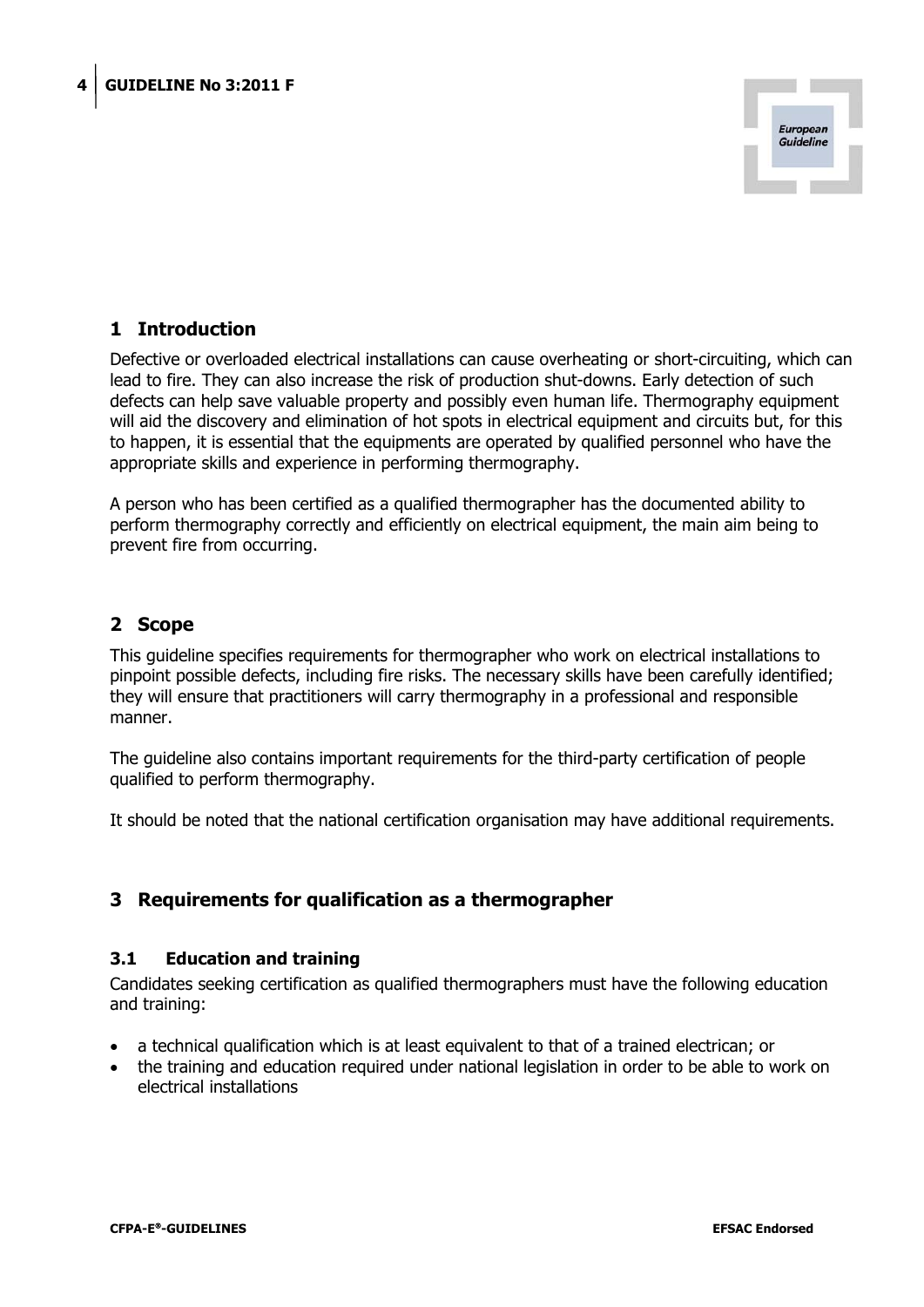

Candidates seeking certification as qualified thermographers will have to be able to provide documentary evidence that they are familiar with current legislation, rules and regulations and they must stay abreast of changes thereof.

# <span id="page-4-0"></span>**3.2 Training in thermography**

Candidates seeking certification as qualified thermographers must have completed at least 35 hours' training in thermography, covering the elements described in section 5. The training must be done by an established training institute. A training plan must be available which contains the purpose of the training, a training program (contents of the training course), the teachers name and competence, the equipment used and the demonstration material and literature which are being used. The trainer must have education at least at level III for Thermography Training.

#### <span id="page-4-1"></span>**3.3 Experience**

Candidates must have had at least 12 months practical experience of thermography. During this period, a candidate must have performed at least 100 hours of thermography or what is decided to be recommended by a certifying body.

The training period must not exceed 15 months.

Certified thermographers must carry out at least 300 hours of thermography work each year in order to retain their certification.

# <span id="page-4-2"></span>**3.4 Knowledge of thermography equipment**

Candidates seeking certification as qualified thermographers must be familiar with the functioning of thermography equipment (thermal imagers and handguns) and must be able to handle it so as to produce reliable results. Candidates must also be able to assess the equipments technical capabilities and diagnose and evaluate any discernible variations and determine whether an equipment's calibration is satisfactory. The candidate shall be competent to validate the equipment as described in section 6.

#### <span id="page-4-3"></span>**3.5 Other requirements**

Candidates seeking certification as qualified thermographers must carry liability insurance to cover any faults or damage which they might cause in carrying out thermography tasks.

Candidates seeking certification as qualified thermographers must be familiar with and work according to the relevant documents for the type of business or company where the candidate is performing thermography.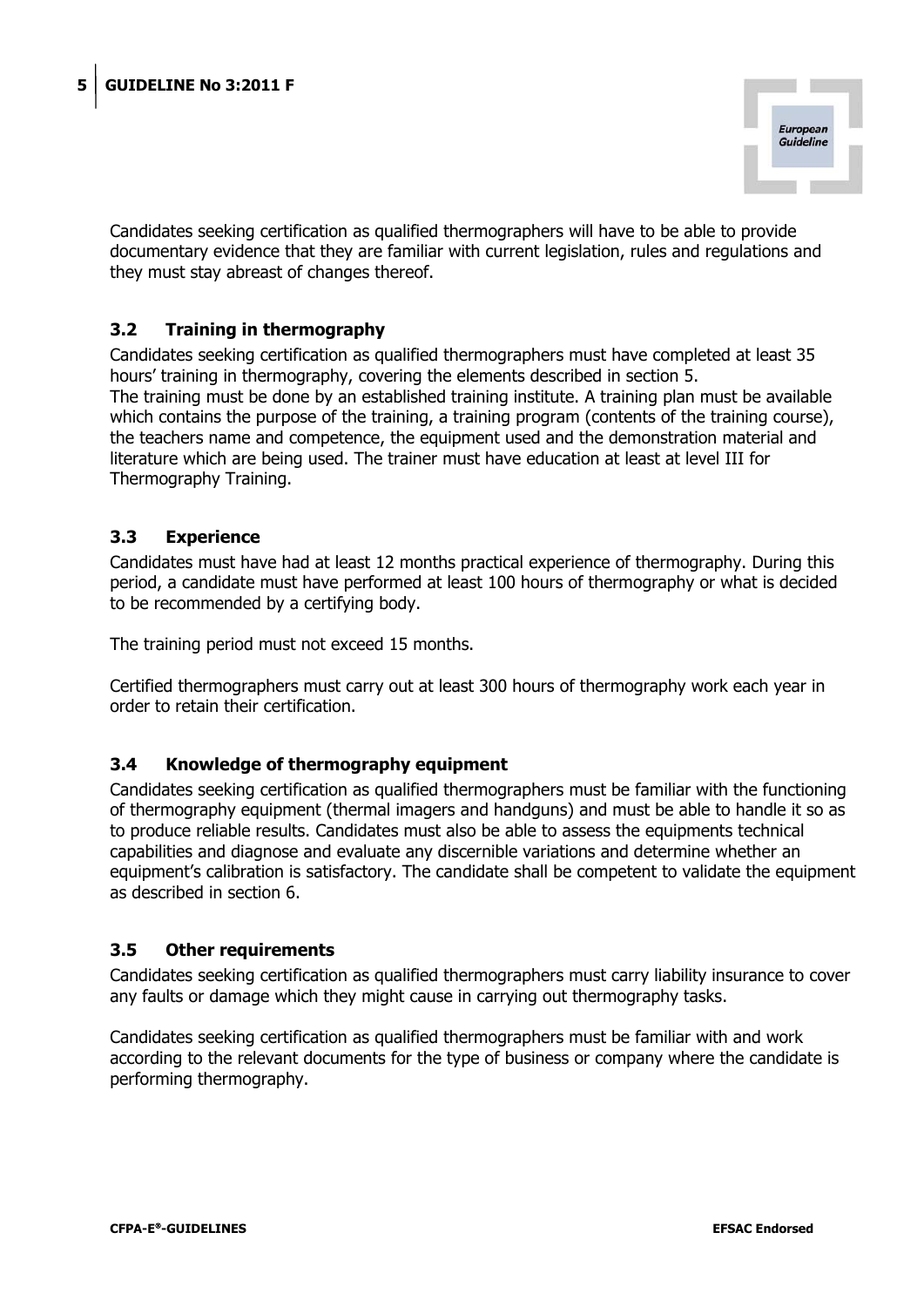

# <span id="page-5-0"></span>**4 Requirements of cadnidates for certification**

#### **4.1 General requirements**

<span id="page-5-1"></span>Certification must be carried out by a certifying body which certifies personnel and should be accredited (if national required) in accordance with EN ISO/IEC 17024 "Conformity assessment -- General requirements for bodies operating certification of persons".

#### <span id="page-5-2"></span>**4.2 Examination**

Candidates seeking certification as qualified thermographers must complete a written examination to test their knowledge of the subject of section 3.1, 3.2, 3.3, 3.4 and 3.5. The examination must be passed no later than 6 months after they have completed their training in thermography. See also section 5.1. In order to be certified, the person seeking certification as a qualified thermographer must produce a course certificate or similar documentary evidence to show that they have appropriate knowledge of safety regulations.

#### <span id="page-5-3"></span>**4.3 The certificate's period of validity**

Certificates are valid for a maximum of 5 years. In order to issue with a new (renewed) certificate, the person must pass the examination described in section 5.2.

If section 4.4. is met no need for new examination is needed.

#### <span id="page-5-4"></span>**4.4 Skills' maintenance**

In order for the certificate to remain valid, the certified person must:

- participate in a combined refresher course and experience exchange workshop of at least 12 hours' duration, at least every 36 months. Course content as described in section 5.2
- regularly carry out thermography, amounting to at least 300 hours per year
- the work shall include analysing the results and writing reports
- training for national electrical safety regulations shall be refreshed every 36 months.

If these maintenance requirements are not met, the certificate must be withdrawn.

# <span id="page-5-5"></span>**5 Course content for training candisates for certification as thermographers**

#### <span id="page-5-6"></span>**5.1 Basic course**

#### **General**

The course must be impartial and independent of specific suppliers and must have duration of at least 35 hours. The course must provide theoretical and practical knowledge within the following areas: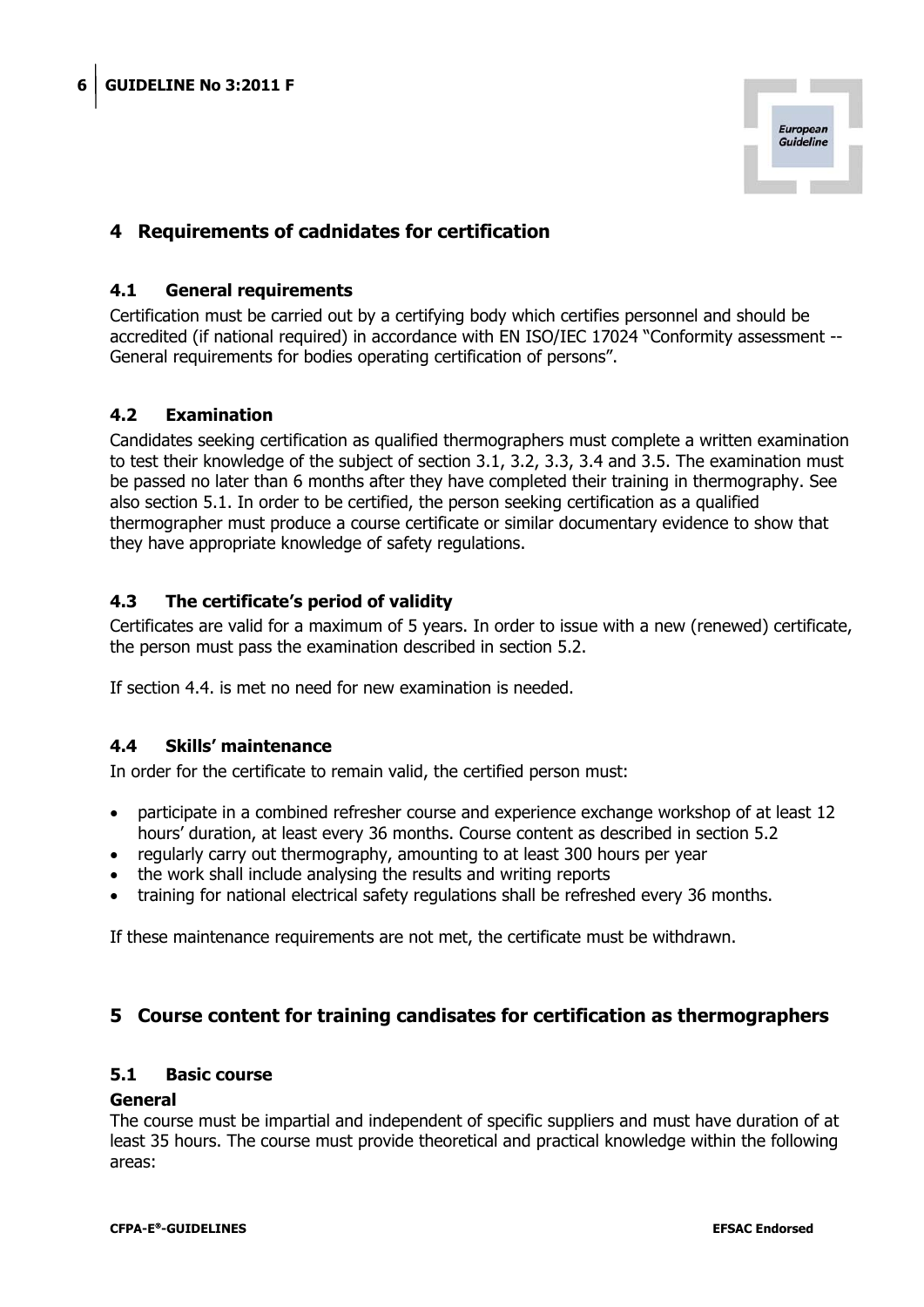

- thermodynamics and radiation
- infrared measurement techniques
- general operation of equipments used for thermography
- overview of applications of thermography
- job reporting.

#### **Thermodynamics and radiation**

The following must be addressed:

- definitions of temperature, heat, thermal energy
- the physics of heat transmission: conduction, convection, radiation
- the laws a thermodynamics
- black body theory, radiation laws
- the electromagnetic spectrum.

#### **Infrared measurement techniques**

The following topics must be addressed:

- quantitative and quantitative analysis
- image interpretation
- temperature measurement; corrections for environmental factors
- degree of accuracy; the possibility of incorrect measurements
- an equipment's technical capabilities and limits
- an equipment's measurement functions.

#### **General operation of equipments used for thermography**

The following topics must be addressed:

- types of equipments
- range of measurement and dynamics
- $\bullet$  thermal focussing
- checking equipment calibration.

#### **Overview of applications of thermography**

The following topics must be addressed:

- how various thermal phenomena can be used to check the state or condition of a system
- general and special applications, overvieg and examples
- the basis for the thermographic inspection of power equipment
- x diagnosing and evaluating typical faults.

#### **Job reporting**

the following topics must be addressed:

report components and contents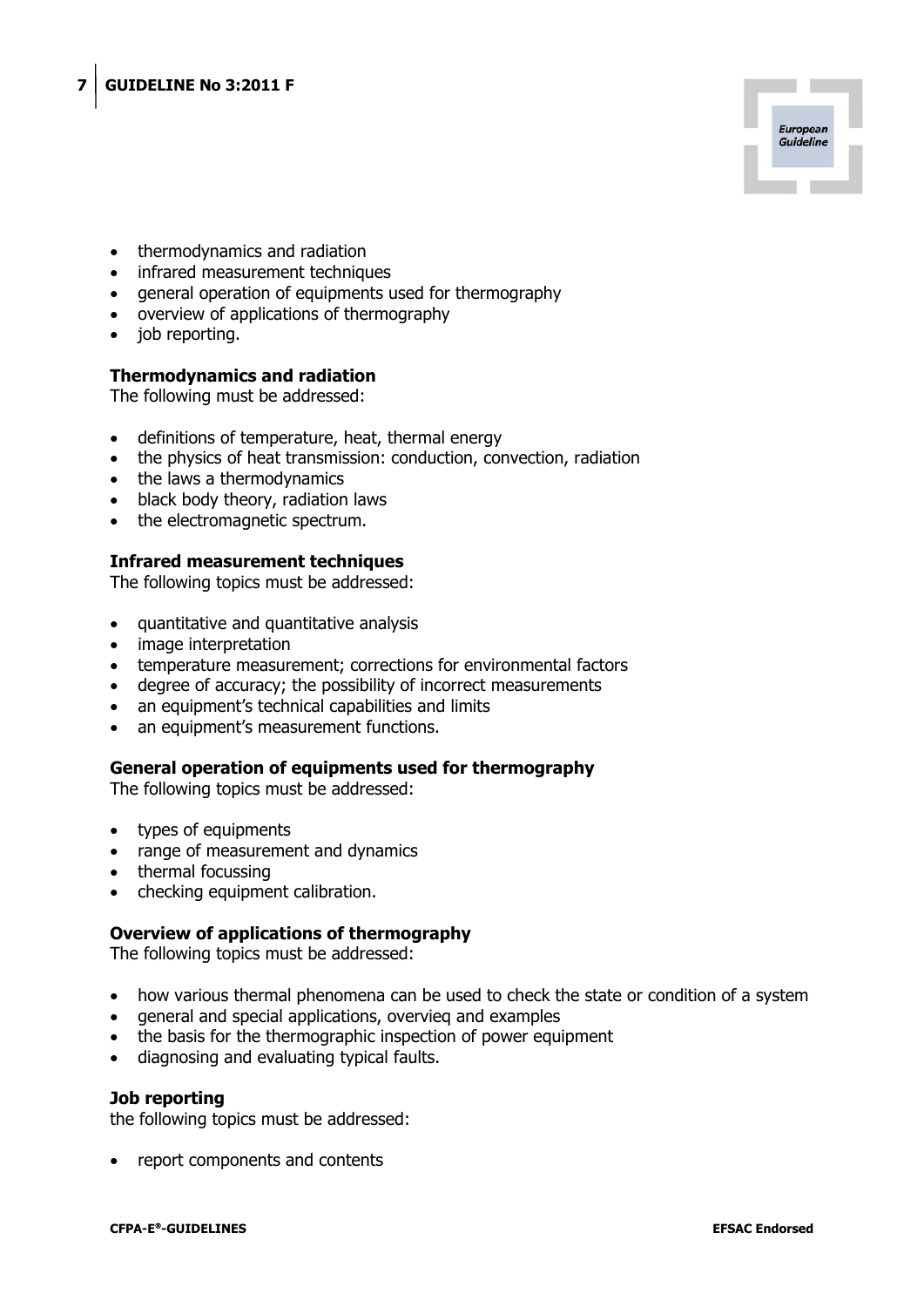

filing.

The course ends with an examination. The examination is by multiple-choice questions.

#### Alternative

As an alternative, the ASNT (American Society of Non-destructive Testing) level 1 course can be used, as long as the above topics are covered and there is a final examination.

#### <span id="page-7-0"></span>**5.2 Refresher course and experience exchange workshop**

The goals are to maintain the knowledge which was gained during the skills training and further to develop and update the certified person's knowledge.

The course is arranged by the certifying body, a course provider, a professional association or similar organisation – must have a duration of at least 12 hours and must revise the theoretical and practical topics within these areas:

- x thermodynamics and radiation
- infrared measurement techniques
- $\bullet$  job reporting
- x new laws, rules, regulations and standards.

The course ends with an examination. The examination is by multiple-choice questions.

#### <span id="page-7-1"></span>**6 Requirements for thermographic equipment**

People who have been certified as qualified thermographers shall be able to validate the equipment has the following described capacity:

- x provide direct temperature in at least one selectable point at a time on the display
- permit the measurement of the temperature in the entire image field
- enable digital storage of image data
- facilitate temperature analysis on digitally stored images (on the equipment or on a computer)
- measure temperature with an accuracy of  $\pm$  2 degrees Celsius (°C) in the temperature range 0  $-100$  °C  $\pm$  4 °C in the range 100 – 200 °C
- facilitate correction for distance, emissivity and reflected background radiation
- permit geometric resolution during the measurement: during practical use in the field, the degree of accuracy specified above must be complied with for objects with a size down to 1/50 of the display field width (objects 6 mm wide or less)
- record thermal resolution: at least  $0.1 \degree C$  at 30  $\degree C$ .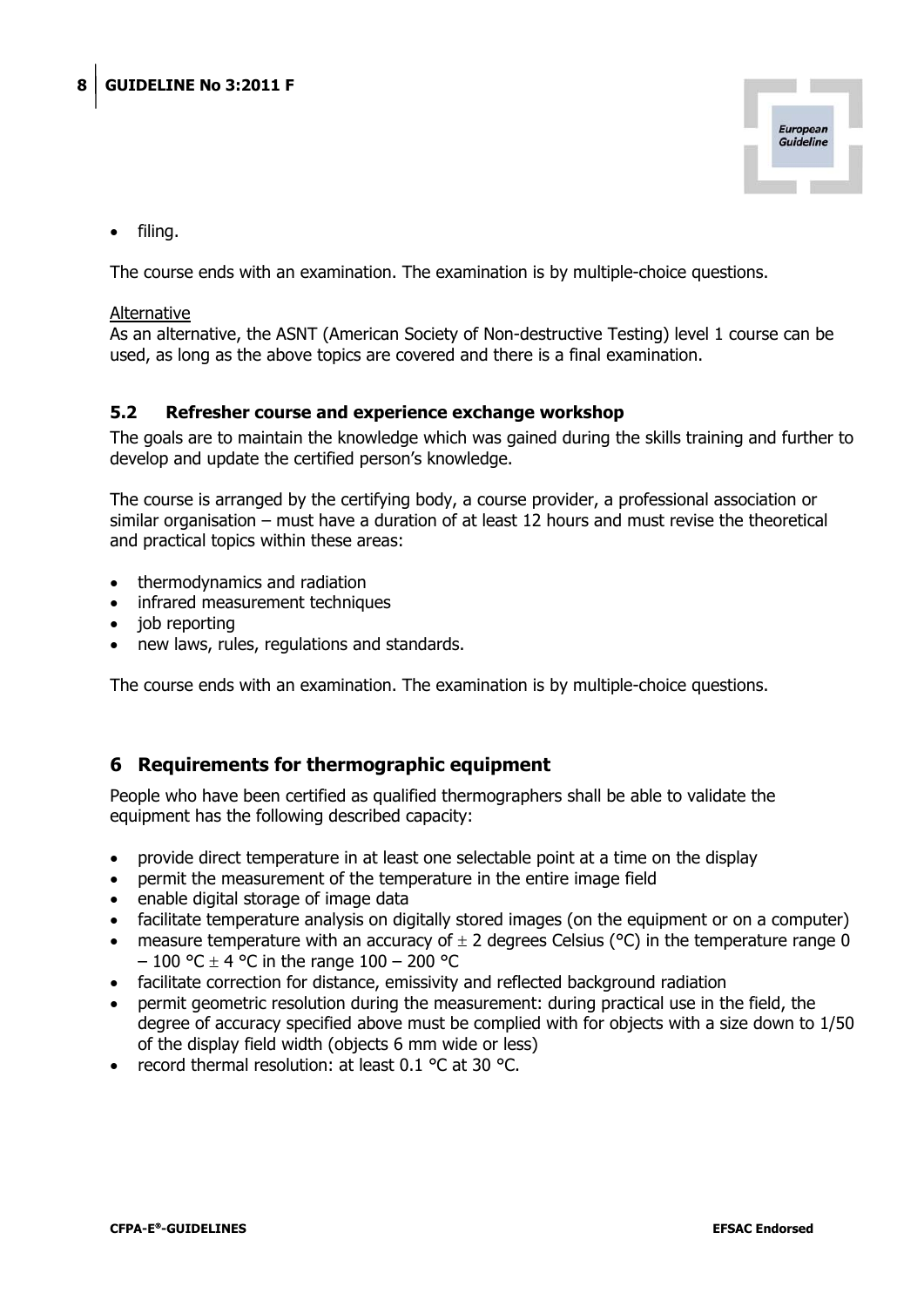

An equipment's technical capabilities must be specified by the manufacturer/supplier. The manufacturer/supplier of the equipment must document its accuracy with a calibration certificate. The equipment's accuracy must be checked against that of a reference equipment of known accuracy at least once per year.

# <span id="page-8-0"></span>**7 Inspection report**

#### **7.1 Reference**

<span id="page-8-1"></span>The inspection report will include:

- the inspection date or period;
- model and characteristics of the camera and software used;
- the name of the operator involved and a valid copy of his attestation of competence;
- date of the certification and its experience data;
- the name and title of the contact person/ requestor.

#### <span id="page-8-2"></span>**7.2 Liste**

The inspection report will include the list of electrical equipment and installations supplied by the user company, with the indication "not inspected" for those items which could not be checked, as well as the reason.

With respect to the equipment and installations for which no anomaly will have been noted during the inspection, the indication "Nothing to report" will be noted on the list opposite the equipment concerned.

During the following visit, this list will include the result(s) of control run used to verify whether the previously noted anomaly has been eliminated by corrective action on the part of the user company.

#### <span id="page-8-3"></span>**7.3 Non- Conformity Sheets**

With respect to the equipment and installations for which an anomaly will have been noted during the inspection, the report will include a specific sheet with those indications listed in Appendix 3 (location and data concerning the equipment, analyses and recommendations), accompanied by a clear photo (with an arrow designating the hot spot, or some other means of identification) and a thermogram.

Additional analyses may be recommended if the operator deems them advisable (for example: harmonics, transformer chromatography, area-specific air analysis, ultrasonic detection, etc.).

Some recommendations may be formulated to improve safety, depending upon the observations made during the inspection (dust removal, cowling, insulation, equipment protection, etc.).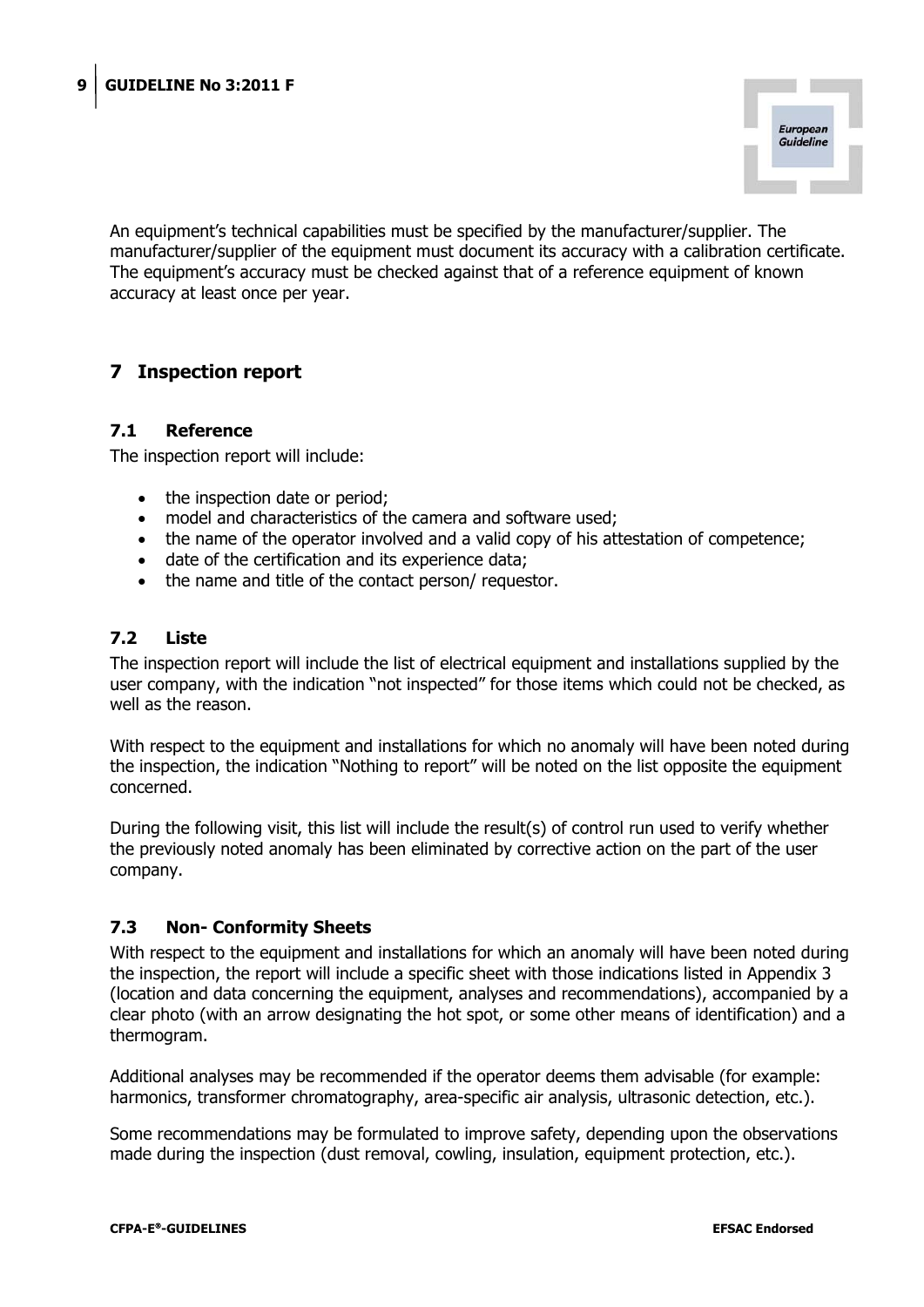

Note: Special attention must be paid to information about risks associated with the inspected installation's, and/or equipment's, environment.

#### <span id="page-9-0"></span>**7.4 Inspections Reports Conclusions**

The report's conclusions must propose that an analysis be carried out of the anomalies' possible causes and suggest a suitable treatment plan by ranking, in order of priority, the recommended measures defined in the following table.

The number of anomalies per priority ranking has to be shown in the inspection report.

Priority Level Recommended Measures

- Priority 1 Immediate action (note on anomaly sheet if the action was taken during the inspection);
- Priority 2 Action should be taken within 2 months of receipt of the report;
- Priority 3 Equipment or installation to be monitored (tracking anomaly changes).

Note: These conclusions must also appear on each of the specific data sheets.

# <span id="page-9-1"></span>**8 Tracebility**

#### <span id="page-9-2"></span>**8.1 Storing the thermogramas and inspection report**

The thermograms of hot spots classified as anomalies will be subject to data storage in computer file format (computerization of the thermogram), on the premises of the company involved. These computer files must be kept for a minimum duration of two inspection periods.

#### <span id="page-9-3"></span>**8.2 Inspections Reports**

All inspection reports must be kept by the inspections company for each inspected electrical equipment involved and by the user company for a minimal duration of two inspection periods.

This guideline sets out the requirements that must be satisfied in order that a dwelling may be categorised as a Fire Safe Home. The intention is that this guideline should be applicable to all types of dwellings, from single family houses to flats in multi-storey buildings.

The guideline describe both a base package which CFPA Europe considers reasonable in a dwelling, and also a number of optional measures that can be selected to further improve fire protection.

The concept of Fire Safe Homes is based on insight, knowledge and motivation and on the applicability at all times of the requirements set out in this document. Through being aware of the